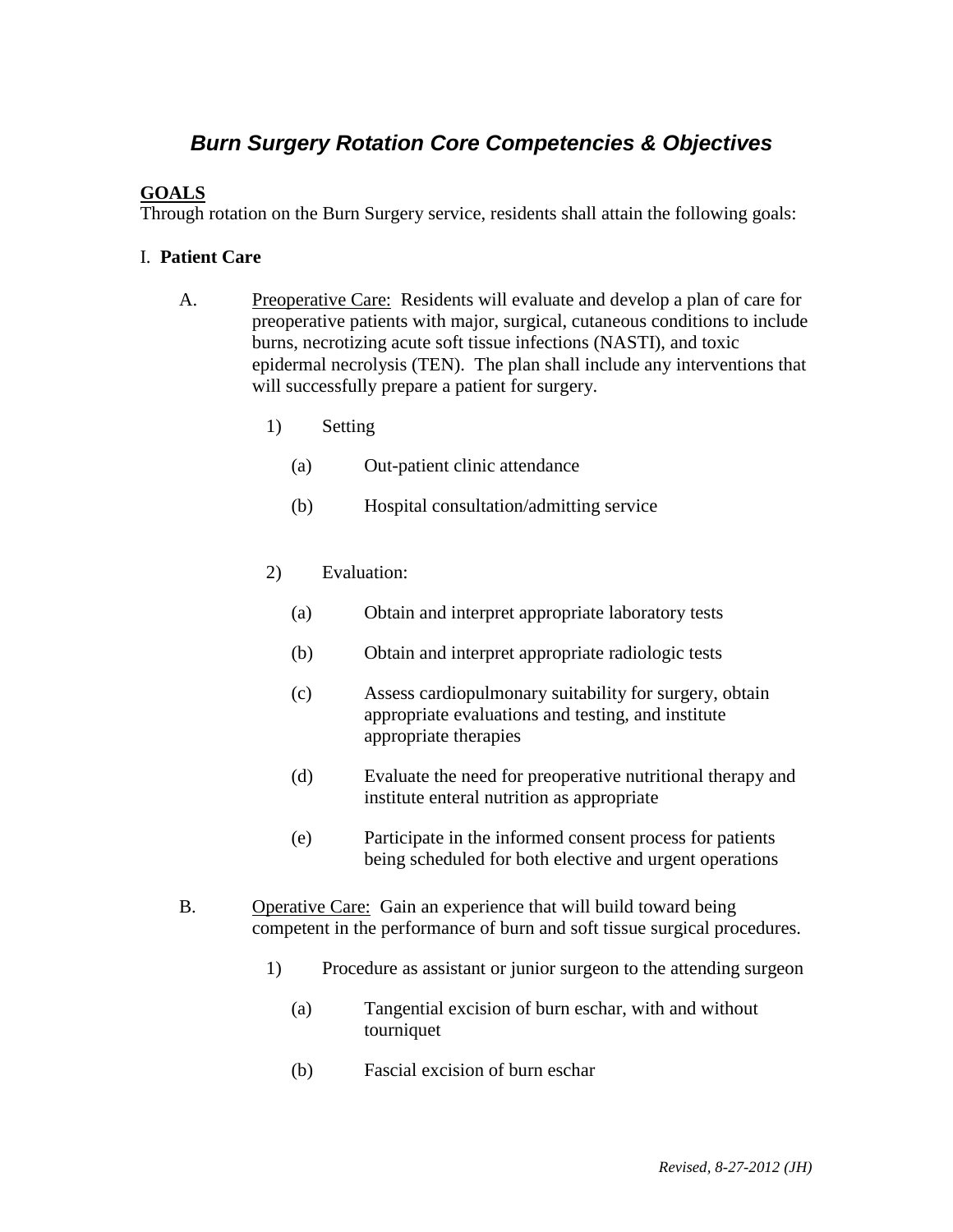- (c) Fascial excision of NASTI
- (d) Split-thickness autografting of excised burn wounds
- (e) Cadaveric allografting of excised burn wounds
- (f) Porcine xenografting of excised burn wounds
- (g) Application of Integra to excised burn wounds
- (h) Epidermal autografting of vascularized Integra
- (i) Split-thickness autografting of excised NASTI
- (j) Porcine xenografting of TEN
- (k) Utilization of VAC wound dressings
- (l) Placement of central venous catheter
- (m) Placement of pulmonary artery catheter
- (n) Placement of arterial catheter
- (o) Tracheostomy
- (p) Gastrostomy, PEG and open
- (q) Exploratory laparotomy
- 2) Dexterity: residents shall learn to display and perform the above operations with manual dexterity appropriate for their level
	- (a) PGY-2 residents shall gain facility with techniques as assistants on their initial operative experiences for cases of moderate to high complexity with the expectation that they will be able to be a junior surgeon for moderately complex procedures by the end of their  $1<sup>st</sup>$  month on the Burn Surgery service
- C. Postoperative Care: residents shall develop and follow through with a plan of care for the "burn" patient. This plan will include how to facilitate the recovery of patients undergoing skin & soft tissue operations
	- 1) Setting:
		- (a) Out-patient Surgery area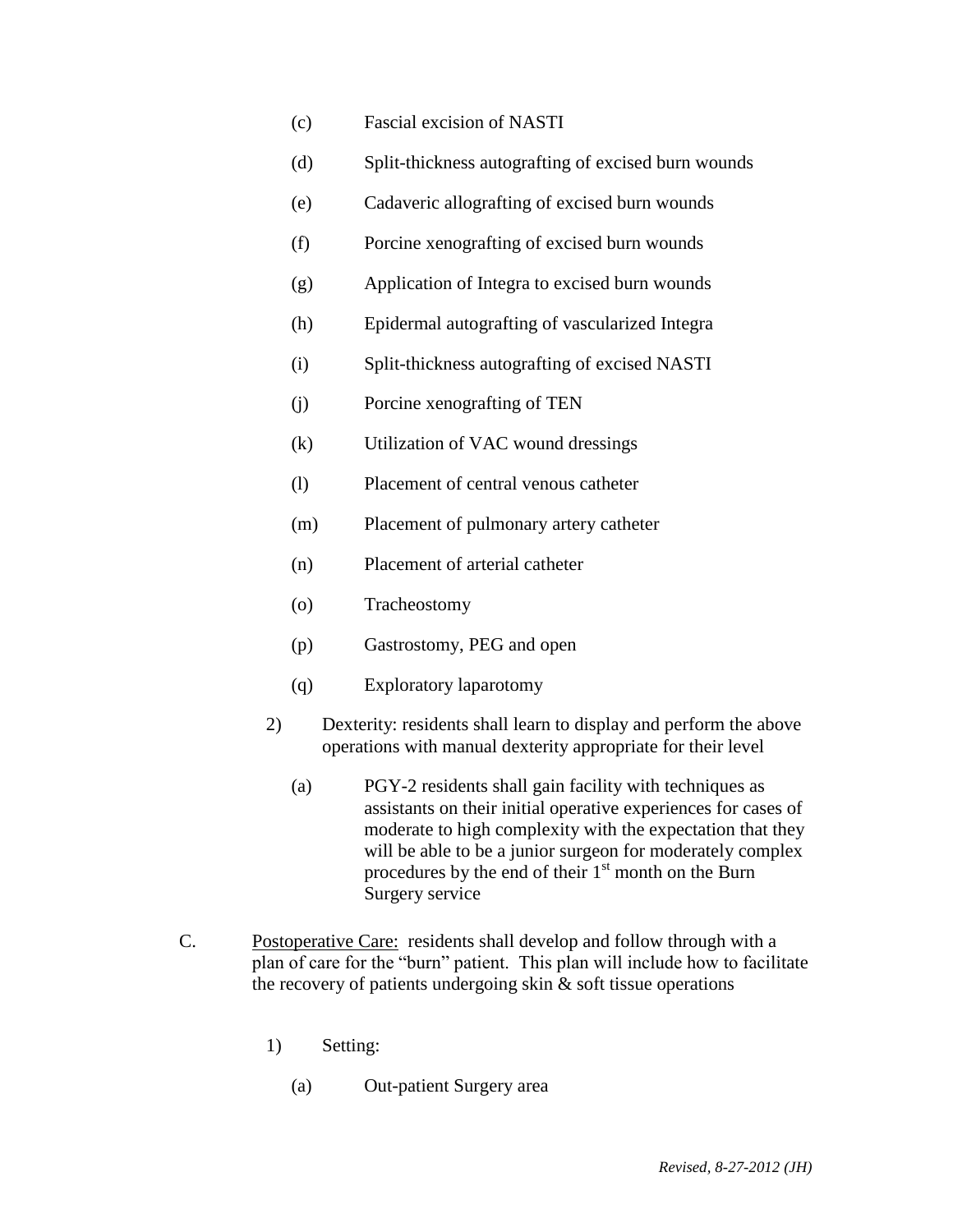- (b) Burn ICU and Inpatient floor
- (c) Out-patient clinic
- 2) Through evaluation of the postoperative patient, the resident shall be able to assess and manage:
	- (a) Bowel function: distinguish active bowel function from adynamic ileus, bowel obstruction, and/or constipation
	- (b) Pain management: evaluate patients for pain and the adequacy of their postoperative pain management regimen
		- (i) Evaluate the use and effectiveness per oral and intravenous pain medications
	- (c) Wound care and healing
		- (i) Identify and treat infected wounds
		- (ii) Identify and treat wound seromas/hematomas
	- (d) Fluid and electrolyte abnormalities after surgery
	- (e) Identify infection: wound, blood, genitourinary, pulmonary, and catheter-related
	- (f) Identify and treat cardiopulmonary complications: myocardial infarction, pulmonary edema, atelectasis, pulmonary embolism, pneumonia
	- (g) Identify and treat renal impairment/failure: pre-renal azotemia, acute renal failure
	- (h) Identify a patient's readiness for discharge
	- (i) Identify a patient's need for rehabilitation or nursing home placement
- 3) Resident expectation by level
	- (a) PGY-2 residents shall be able to recognize and differentiate the above problems and conditions and be able to formulate and institute a strategy of care with the help of staff when necessary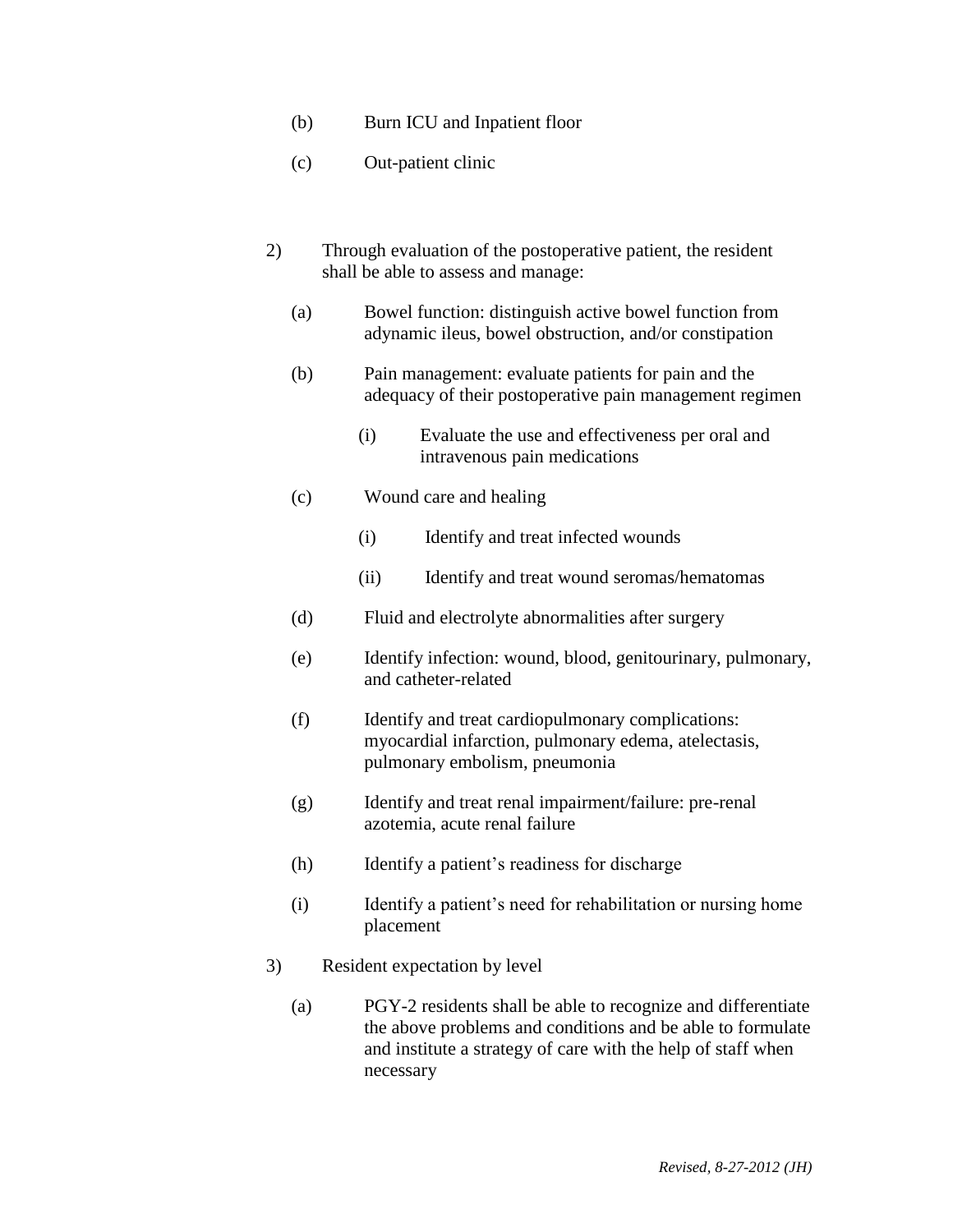- D. Emergent/Urgent Care: Residents will evaluate and manage emergent/urgent general surgical conditions
	- 1) Setting
		- (a) Inpatient consult service
		- (b) Emergency Department
	- 2) Emergent conditions: residents shall learn to recognize and manage
		- (a) Major burn injury (>20% TBSA)
		- (b) NASTI
		- (c) TEN
	- 3) Management
		- (a) Evaluation: residents shall learn to evaluate patients with the above emergent conditions through history & physical examination and decide upon a plan of care including the need for further evolution by other specialties, laboratory testing, or radiologic testing
			- (i) PGY-2 residents shall be able to recognize and differentiate major and minor burns, NASTI, and TEN and shall learn to formulate a plan of care
		- (b) Resuscitation: residents shall learn to identify the need for resuscitation of a patient with an emergent burn surgical condition including the need for optimization and monitoring of the patient in an ICU or "step-down" setting
			- (i) PGY-2 residents shall be able to recognize and differentiate patients needing differing levels of care with the assistance of staff
		- (c) Operation: residents shall learn to make a judgment, based upon their evaluation, whether a patient's condition warrants urgent or emergent operative therapy. A judgment of what the appropriate operation to be performed should be made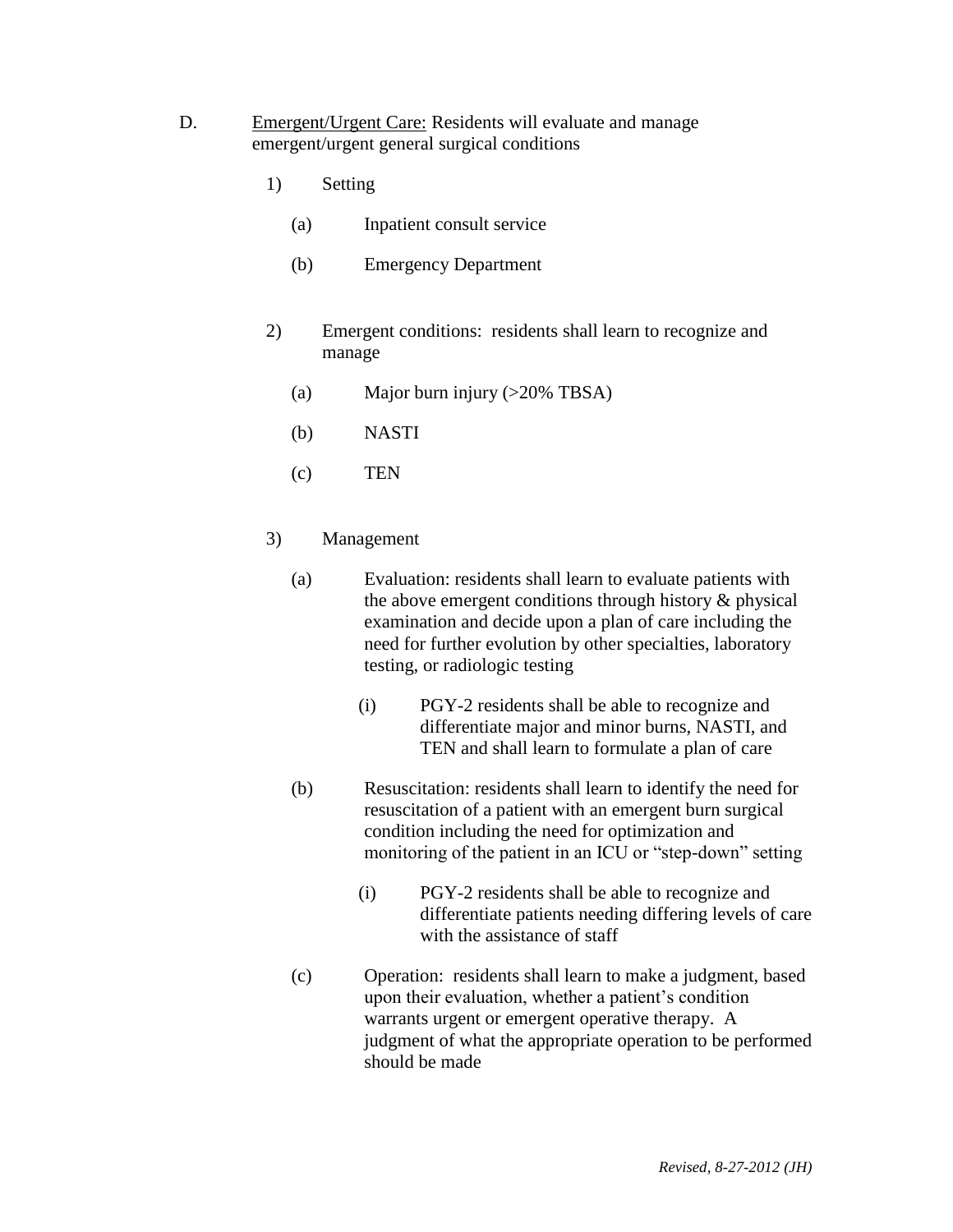- (i) PGY-2 residents shall be able to recognize and differentiate patients needing urgent or emergent operative therapy with the assistance of staff
- (d) Postoperative: residents shall learn to make a judgment of the appropriate postoperative disposition for patients with urgent/emergent burn surgical conditions
	- (i) Critically ill Burn ICU
	- (ii) Stable in need of further monitoring Burn ICU with "step-down" designation
	- (iii) Stable floor
	- (iv) PGY-2 residents shall be able to recognize and differentiate the level of care necessary for patients after an urgent or emergent operation with the assistance of staff

#### II. **Medical Knowledge**

- A. Didactics: residents are expected to attend and participate in the weekly didactic sessions including the basic science course, M&M, Grand Rounds, and the Junior & Senior resident discussion sessions, as appropriate for the R2 level.
- B. Residents are expected to take part in the weekly Multidisciplinary Burn Team Patient Care Coordination Conference.
- C. It is expected that residents will educate themselves upon the scientific information relating to burn surgery.
	- 1) System function: residents shall gain an understanding of the anatomy, physiology, and function of organs, and organ systems, affected by burns and their operative procedures
		- (a) PGY-2 residents shall be able to display an understanding of anatomy, physiology, and function of organs and organ systems affected by burns and their operative procedures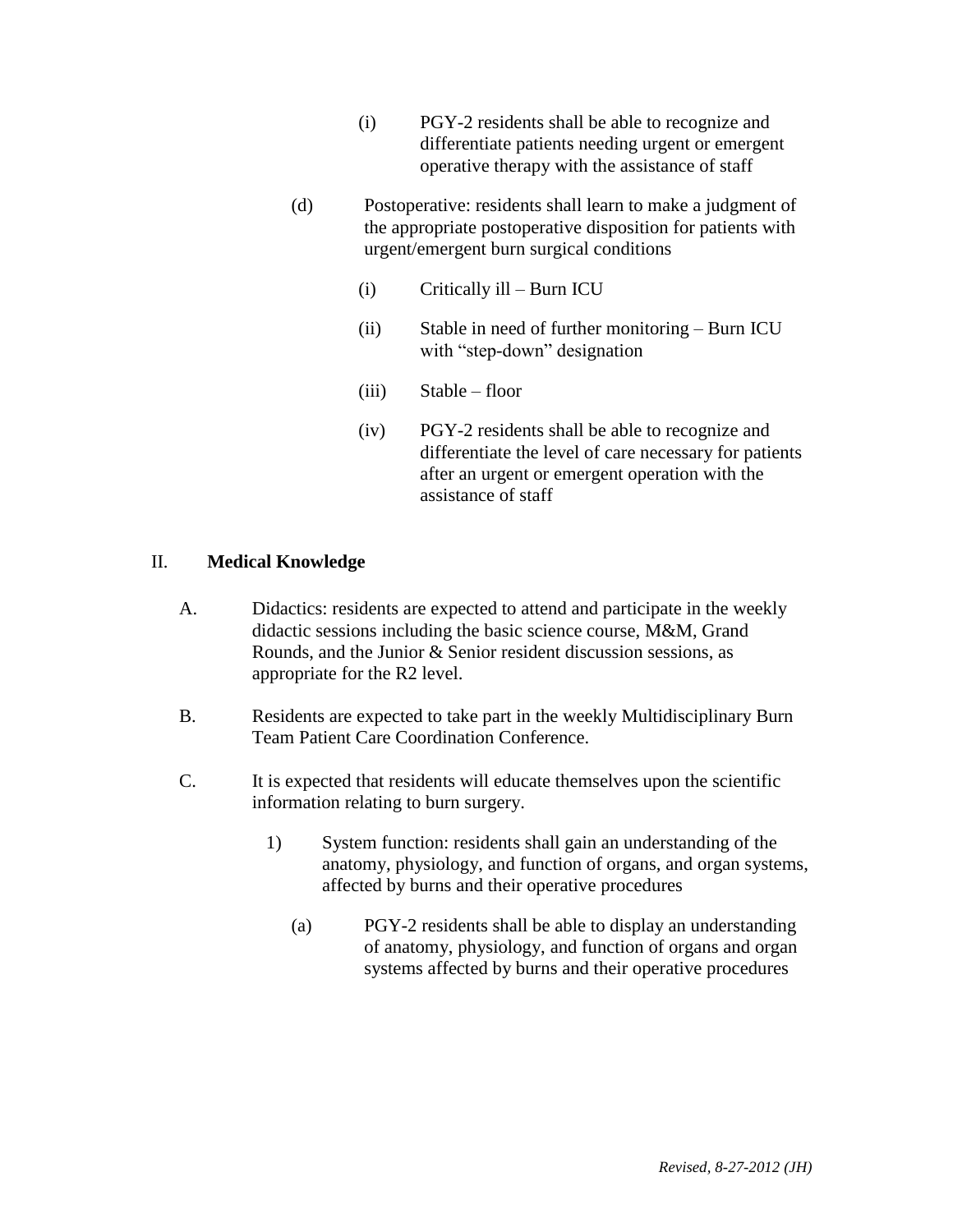- 2) Disease process: residents shall become familiar with the various disease processes affecting the organ systems commonly seen in burn patients
	- (a) PGY-2 residents shall be able to display an understanding of anatomy, physiology, and function of organs and organ systems affected by burns and their operative procedures

#### 3) Surgery

- (a) Techniques: residents shall learn and become familiar with the various surgical techniques employed for the treatment of the burns, NASTI, and TEN as listed in I.B.1(a-q)
- (b) Residents shall learn the appropriateness of the application of the various surgical techniques employed for the treatment of the burns, NASTI, and TEN as listed in  $I.B.1(a-q)$
- (c) Complications and management: residents shall gain an experience in recognizing and managing medical and surgical complications of procedures and therapies for, and related to, the procedures listed in I.B.1(a-q)
	- (i) PGY-2 residents shall be able to recognize and differentiate potential complications of a procedure or operation with the assistance of staff
- 4) Follow-up therapy: residents shall gain an understanding of the follow-up needed and recommended for various burn surgical procedures
	- (a) Setting:
		- (i) Out-patient Surgery area
		- (ii) Inpatient floor
		- (iii) Out-patient clinic
- 5) Gain an understanding of the utility, appropriateness, and use of diagnostic modalities used in both the inpatient and outpatient settings for the evaluation of:
	- (a) Organ or organ system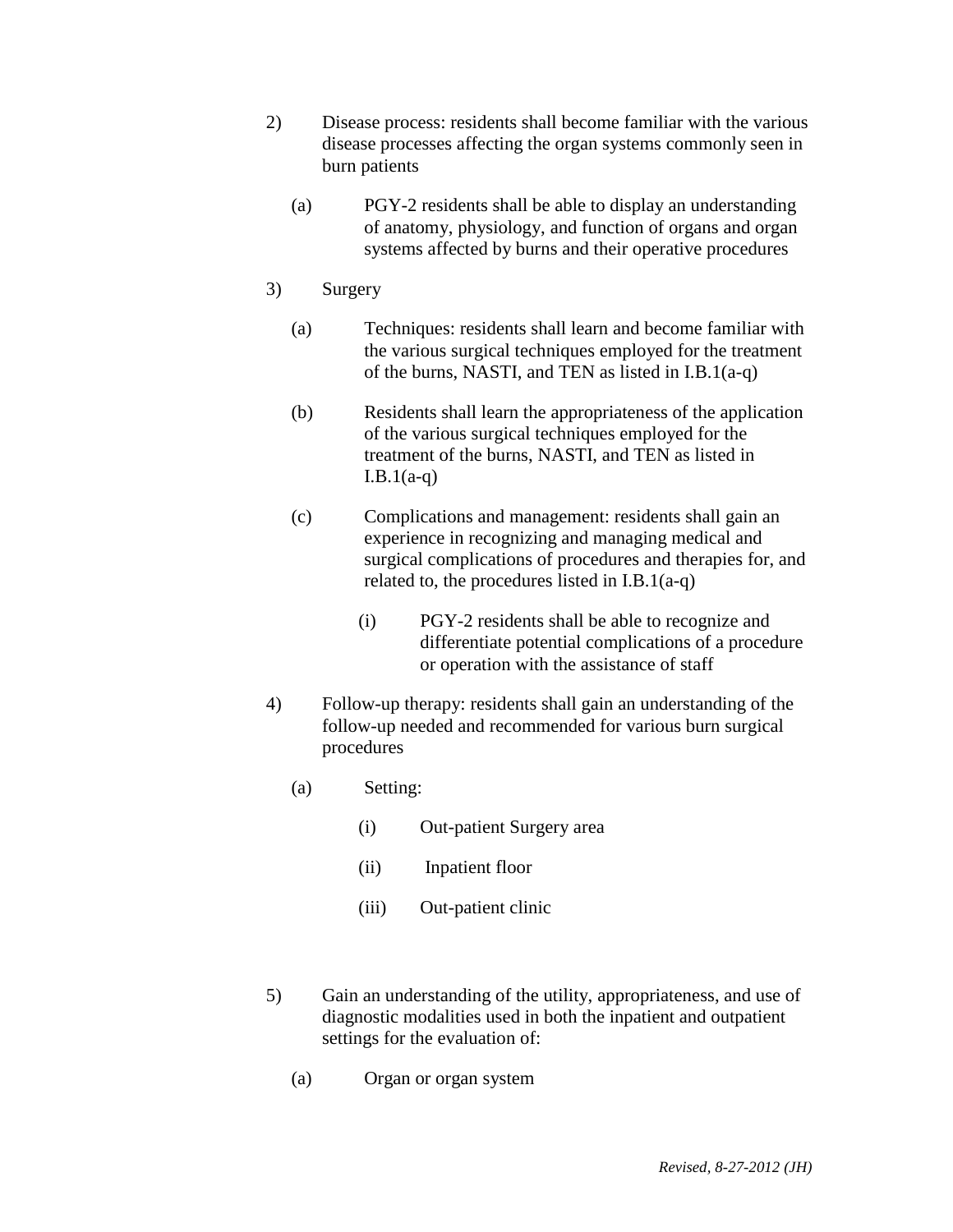- (i) Skin and soft tissue
- (b) Evaluation Modality
	- (i) Ultrasound
	- (ii) CT scan
	- (iii) MRI
- (c) PGY-2 residents shall be able to recognize and differentiate the available options for an evaluation and be able to decide on the appropriate test for simple problems without assistance and the evaluation of more complex problems with the assistance of staff

#### III. **Practice-based Learning**

- A. Residents are expected to critique their performance and their personal practice out comes
	- 1) Morbidity & Mortality Conference Discussion should center on an evidence-based discussion of complications and their avoidance.
	- 2) Residents shall keep logs of their cases and track their operative proficiency as gauged by whether they assisted or were the surgeon junior

#### IV. **Interpersonal and Communication Skills**

- A. Residents shall learn to work effectively as part of the multidisciplinary burn team.
- B. Residents shall foster an atmosphere that promotes the effectiveness of each member of the burn team.
- C. Residents shall interact with colleagues and members of the ancillary services in a professional and respectful manner.
- D. Residents shall learn to document their practice activities in such a manner that is clear and concise.
- E. Residents shall participate in the informed consent process for patients being scheduled for elective and emergent/urgent procedures or surgery.